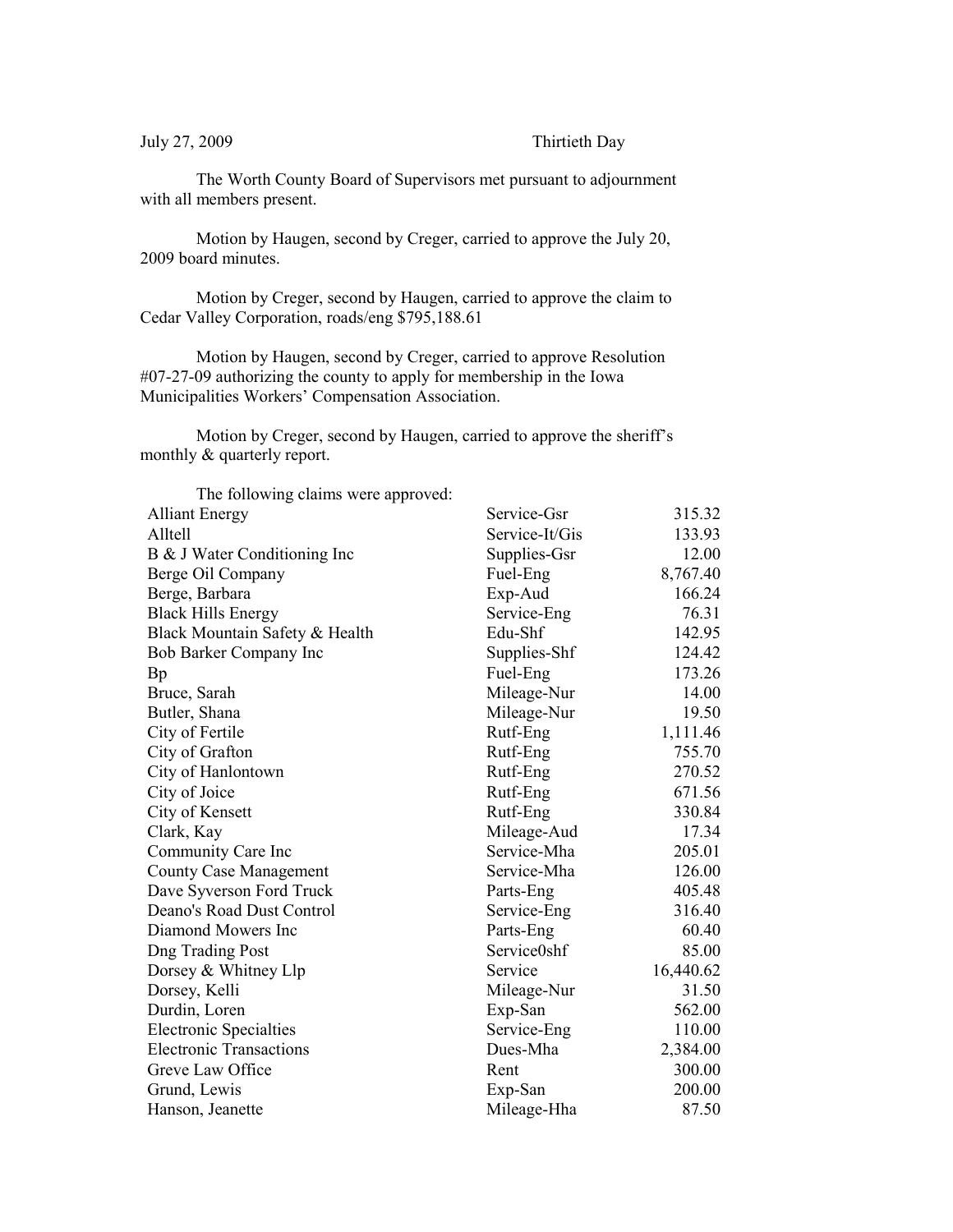| Hanson, Patty                      | Mileage-Mha    | 65.28     |
|------------------------------------|----------------|-----------|
| Hartman, Lisa                      | Mileage-Nur    | 0.75      |
| Hendrikson, Joy                    | Service-Wec    | 193.50    |
| <b>Hopkins Medical Products</b>    | Supplies-Ema   | 447.20    |
| Huebner, Cheryl                    | Mileage-Nur    | 18.00     |
| Iowa Dept of Human Services        | Service-Mha    | 43,424.35 |
| <b>Iowa DNR</b>                    | Permit-San     | 175.00    |
| Iowa Secretary of State            | Service-Aud    | 770.72    |
| <b>Isac</b>                        | Service-Shf    | 4,770.00  |
| Isac Group Health                  | Cobra Ins Prem | 2,091.00  |
| J & J Machining Welding & Fabr     | Supplies-Eng   | 747.60    |
| Johnson, Hal                       | Rent           | 940.00    |
| Johnson, Teresa                    | Mileage-Nur    | 36.50     |
| <b>Kensett Cemetery</b>            | Appr-Org       | 166.00    |
| Kossuth County Cpc                 | Service-Mha    | 2,128.45  |
| Kuennen, Laura                     | Service-Gsr    | 204.24    |
| Lexis-Nexis                        | Service-Att    | 128.00    |
| Low's Standard                     | Fuel-Asr       | 65.96     |
| Mail Services Llc                  | Supplies-Trs   | 253.92    |
| Mainstay Systems Inc               | Service-Shf    | 1,185.00  |
| Manly Junction Signal              | Service        | 442.60    |
| Marshall & Swift Inc               | Supplies-Eng   | 142.61    |
| Martin Bros Dist Co. Inc           | Supplies-Gsr   | 433.23    |
| Martin Marietta Aggregates         | Rock-Eng       | 685.12    |
| <b>Mason City Business Systems</b> | Service-Nur    | 72.34     |
| Mental Health Center               | Service-Mha    | 6,847.84  |
| Mercy Medical Center-North IA      | Service-Mha    | 170.10    |
| North Iowa Reporting               | Service-Att    | 201.00    |
| Northwood Anchor                   | Service        | 1,276.86  |
| Northwood Electric Inc             | Service-Eng    | 411.77    |
| Northwoods State Bank              | Service-Rec    | 74.29     |
| Oakland, Ricky                     | Safety-Eng     | 42.69     |
| Olsen Implement Co                 | Parts-Eng      | 149.05    |
| <b>Opportunity Village</b>         | Service-Mha    | 491.40    |
| Paetec                             | Service-Eng    | 7.34      |
| <b>Pathology Associates</b>        | Service-Mex    | 600.00    |
| Patterson, Tammy                   | Mileage-Hha    | 3.50      |
| Pictometry Intelligent Images      | Service-Dap    | 14,013.33 |
| Podgorniak, John                   | Exp-San        | 182.00    |
| Prairie Ridge                      | Service-Chm    | 754.25    |
| Prazak, Edie                       | Mileage-Hha    | 23.00     |
| Pritchard's of Northwood Inc       | Service-Hha    | 26.95     |
| Quality Inn & Suites               | Edu-Aud        | 176.43    |
| Qwest                              | Service-Eng    | 2,098.51  |
| Reindl Repair                      | Service-Shf    | 406.89    |
|                                    |                |           |
| Rohne, Joel                        | Edu-It/Gis     | 187.64    |
| Rollins, Sarah                     | Mileage-Hha    | 39.50     |
| Scott Van Keppel Llc               | Parts-Eng      | 300.52    |
| Secretary of State                 | Exp-Shf        | 60.00     |
| Sirchie                            | Supplies-Shf   | 140.59    |